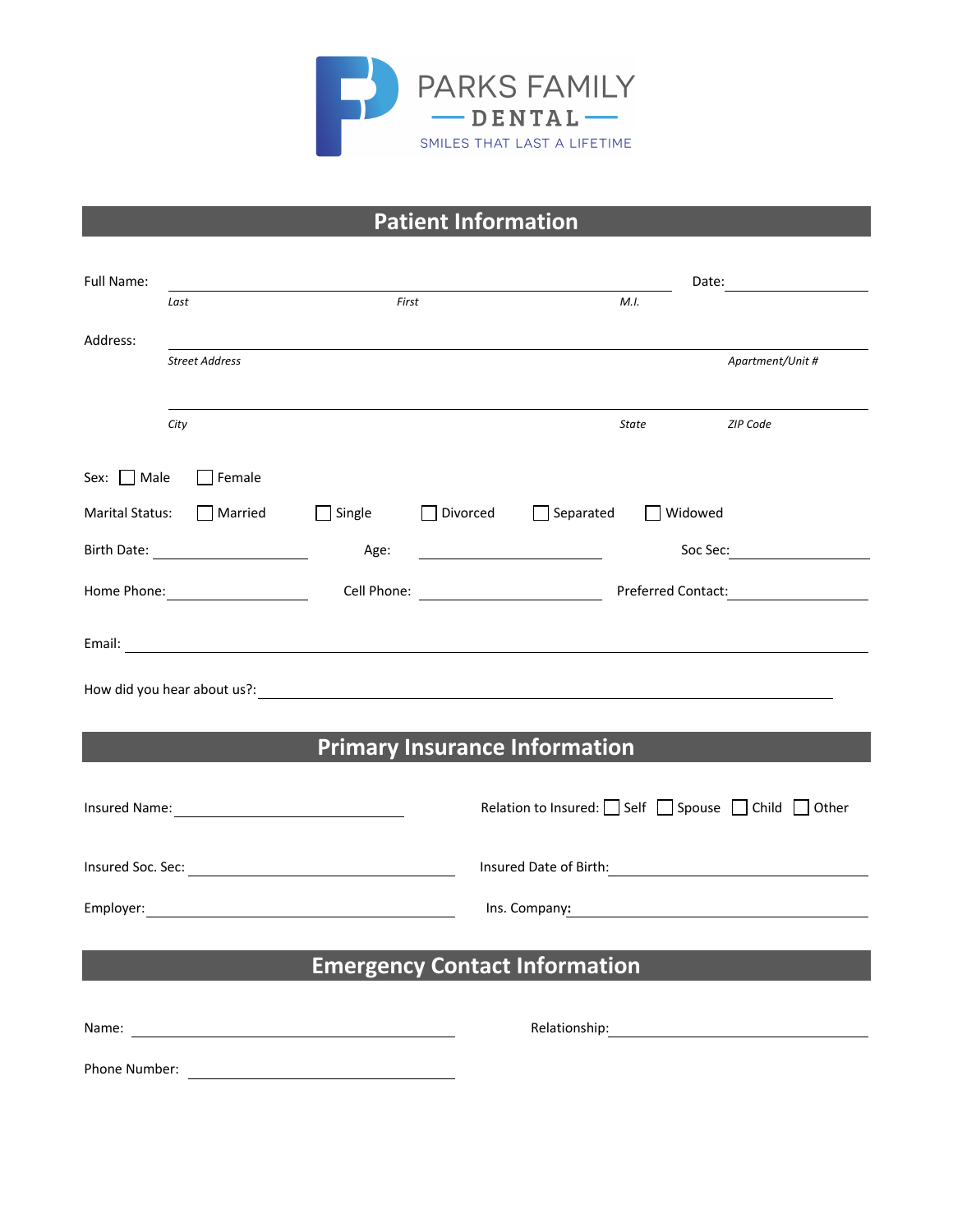

## MEDICAL HISTORY

| Name:                                                                                                                                                                                                                                                                      |  |  |  |  |  |  |  |  |
|----------------------------------------------------------------------------------------------------------------------------------------------------------------------------------------------------------------------------------------------------------------------------|--|--|--|--|--|--|--|--|
| Although dental personnel treat the area in and around your mouth, your mouth is a part of your entire body.<br>Health problems that you may have, or medication that you may be taking, could have an important<br>interrelationship with the dentistry you will receive. |  |  |  |  |  |  |  |  |
| Please answer the following questions:                                                                                                                                                                                                                                     |  |  |  |  |  |  |  |  |
|                                                                                                                                                                                                                                                                            |  |  |  |  |  |  |  |  |
|                                                                                                                                                                                                                                                                            |  |  |  |  |  |  |  |  |
|                                                                                                                                                                                                                                                                            |  |  |  |  |  |  |  |  |
|                                                                                                                                                                                                                                                                            |  |  |  |  |  |  |  |  |
|                                                                                                                                                                                                                                                                            |  |  |  |  |  |  |  |  |
|                                                                                                                                                                                                                                                                            |  |  |  |  |  |  |  |  |
|                                                                                                                                                                                                                                                                            |  |  |  |  |  |  |  |  |
| Were you ever recommended to take a premedication before your dental visit?                                                                                                                                                                                                |  |  |  |  |  |  |  |  |
| Are you currently in dental pain or discomfort? _________________________________                                                                                                                                                                                          |  |  |  |  |  |  |  |  |
|                                                                                                                                                                                                                                                                            |  |  |  |  |  |  |  |  |
|                                                                                                                                                                                                                                                                            |  |  |  |  |  |  |  |  |
|                                                                                                                                                                                                                                                                            |  |  |  |  |  |  |  |  |
| Women: Are you                                                                                                                                                                                                                                                             |  |  |  |  |  |  |  |  |
| Pregnant/Trying to get pregnant ? $\Box$<br>Nursing? $\Box$ Taking oral contraceptives? $\Box$                                                                                                                                                                             |  |  |  |  |  |  |  |  |
| <b>ALLERGIES</b>                                                                                                                                                                                                                                                           |  |  |  |  |  |  |  |  |
| Are you allergic to any of the following?                                                                                                                                                                                                                                  |  |  |  |  |  |  |  |  |
| Do you have any Allergies? YES $\Box$ NO $\Box$                                                                                                                                                                                                                            |  |  |  |  |  |  |  |  |
| Are you allergic to any of the following?                                                                                                                                                                                                                                  |  |  |  |  |  |  |  |  |
| Aspirin $\Box$ Penicillin $\Box$ Codeine $\Box$ Acrylic $\Box$ Metal $\Box$ Latex $\Box$ Sulfa Drugs $\Box$                                                                                                                                                                |  |  |  |  |  |  |  |  |
|                                                                                                                                                                                                                                                                            |  |  |  |  |  |  |  |  |
| Having you ever had the following :                                                                                                                                                                                                                                        |  |  |  |  |  |  |  |  |
|                                                                                                                                                                                                                                                                            |  |  |  |  |  |  |  |  |
| Artificial Joint, Year_______________________                                                                                                                                                                                                                              |  |  |  |  |  |  |  |  |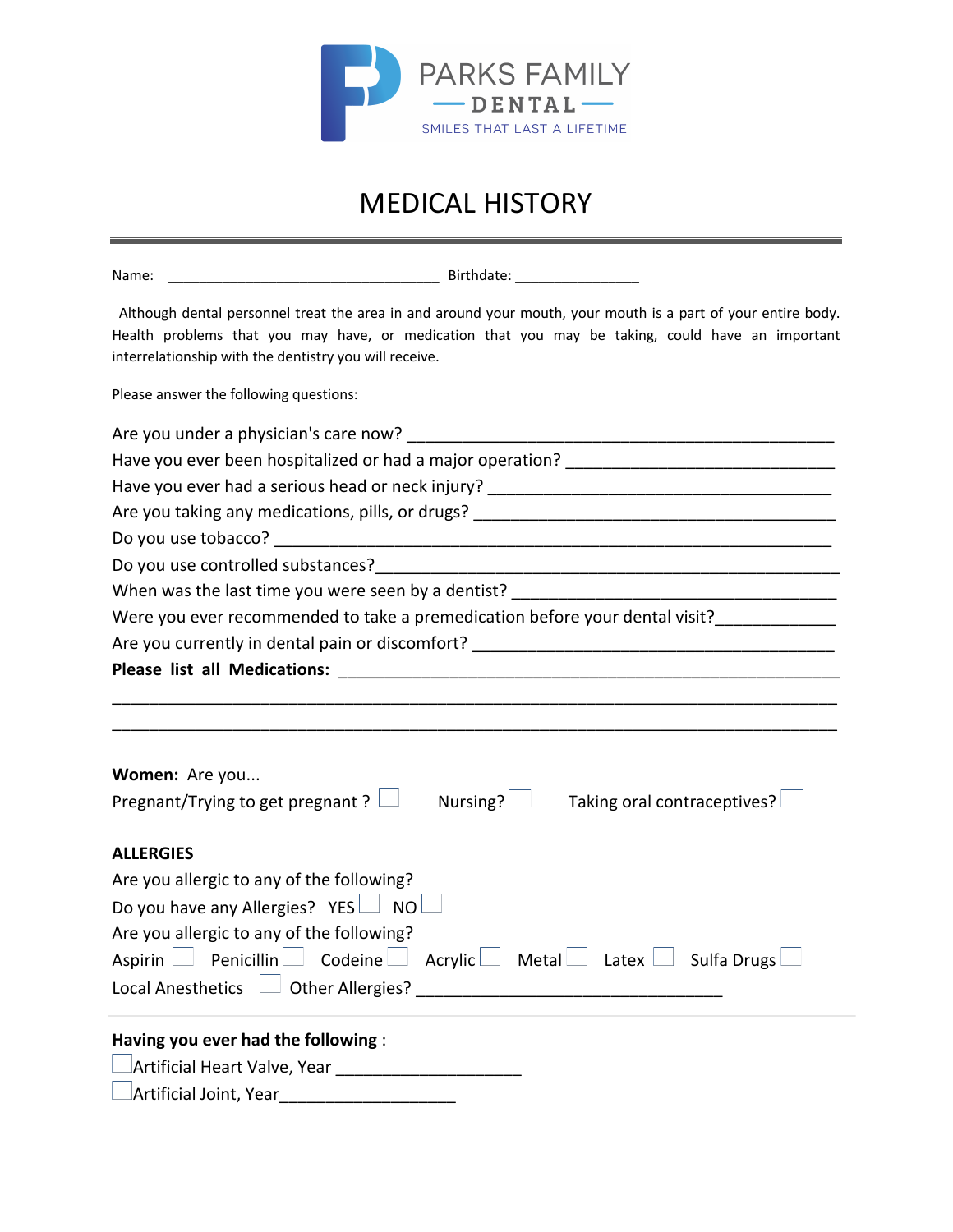| AIDS/HIV positive                               | Alzheimer's Disease      | Anaphylaxis                      |
|-------------------------------------------------|--------------------------|----------------------------------|
| Anemia                                          | Angina                   | Arthritis/gout                   |
| Asthma                                          | <b>Blood disease</b>     | <b>Blood Transfusion</b>         |
| <b>Breathing Problems</b>                       | <b>Bruise Easily</b>     | Cancer                           |
| Chemotherapy                                    | <b>Chest Pain</b>        | Cold Sores/ Blisters             |
| Congenital Heart Disorder                       | Convulsions              |                                  |
| <b>Cortisone Medicine</b>                       | <b>Diabetes</b>          | <b>Drug Addiction</b>            |
| Easily Winded                                   | Emphysema                | Epilepsy or Seizures             |
| <b>Excessive Bleeding</b>                       | <b>Excessive Thirst</b>  | <b>Fainting spells/Dizziness</b> |
| <b>Frequent Headaches</b>                       | Frequent Diarrhea        | Frequent Cough                   |
| <b>Gastrointestinal Disease</b>                 | Glaucoma                 | GE Reflux/Persistent Heartburn   |
| Heart Murmur                                    | <b>Heart Pacemaker</b>   | Heart Attack/Failure, Year       |
| <b>Heart Trouble/Disease</b>                    | Hemophilia               | Hepatitis A                      |
| Herpes                                          | Hepatitis B or C         | <b>High Blood Pressure</b>       |
| High Cholesterol                                | Hives or Rash            | Hypoglycemia                     |
| <b>Irregular Heartbeat</b>                      | Kidney Problems          | Leukemia                         |
| Liver Disease                                   | Low Blood Pressure       | Lung Disease                     |
| Mental Health Disorder (anxiety/depression etc) |                          | Migraines                        |
| Mitral Valve Prolapse                           | Osteoporosis             | Pain in Jaw Joints               |
| Parathyroid Disease                             | Psychiatric Care         | <b>Recent Weight Loss</b>        |
| <b>Radiation Treatments</b>                     | Renal Dialysis           | Scarlet Fever                    |
| Sickle Cell Disease                             | Shingles                 | Sinus Trouble                    |
| Stomach/Intestinal Disease                      |                          | Stroke, Year_                    |
| Swelling of Limbs                               | <b>Thyroid Disease</b>   | Tonsillitis                      |
| Tuberculosis                                    | <b>Tumors or Growths</b> | Ulcers                           |
| ٠.                                              |                          |                                  |

 $\Box$  Have you ever had any serious illness not listed above? Please describe

\_\_\_\_\_\_\_\_\_\_\_\_\_\_\_\_\_\_\_\_\_\_\_\_\_\_\_\_\_\_\_\_\_\_\_\_\_\_\_\_\_\_\_\_\_\_\_\_\_\_\_\_\_\_\_\_\_\_\_\_\_\_\_\_\_\_\_\_\_\_\_\_\_\_\_\_\_\_

To the best of my knowledge, the questions on this form have been accurately answered. I understand that providing incorrect information can be dangerous to my (or patient's) health. It is my responsibility to inform the dental office of any changes in medical status.

Signature:\_\_\_\_\_\_\_\_\_\_\_\_\_\_\_\_\_\_\_\_\_\_\_\_\_\_\_\_\_\_\_\_\_\_\_\_\_\_\_\_\_\_Date:\_\_\_\_\_\_\_\_\_\_\_\_

(Must be 19 to sign)